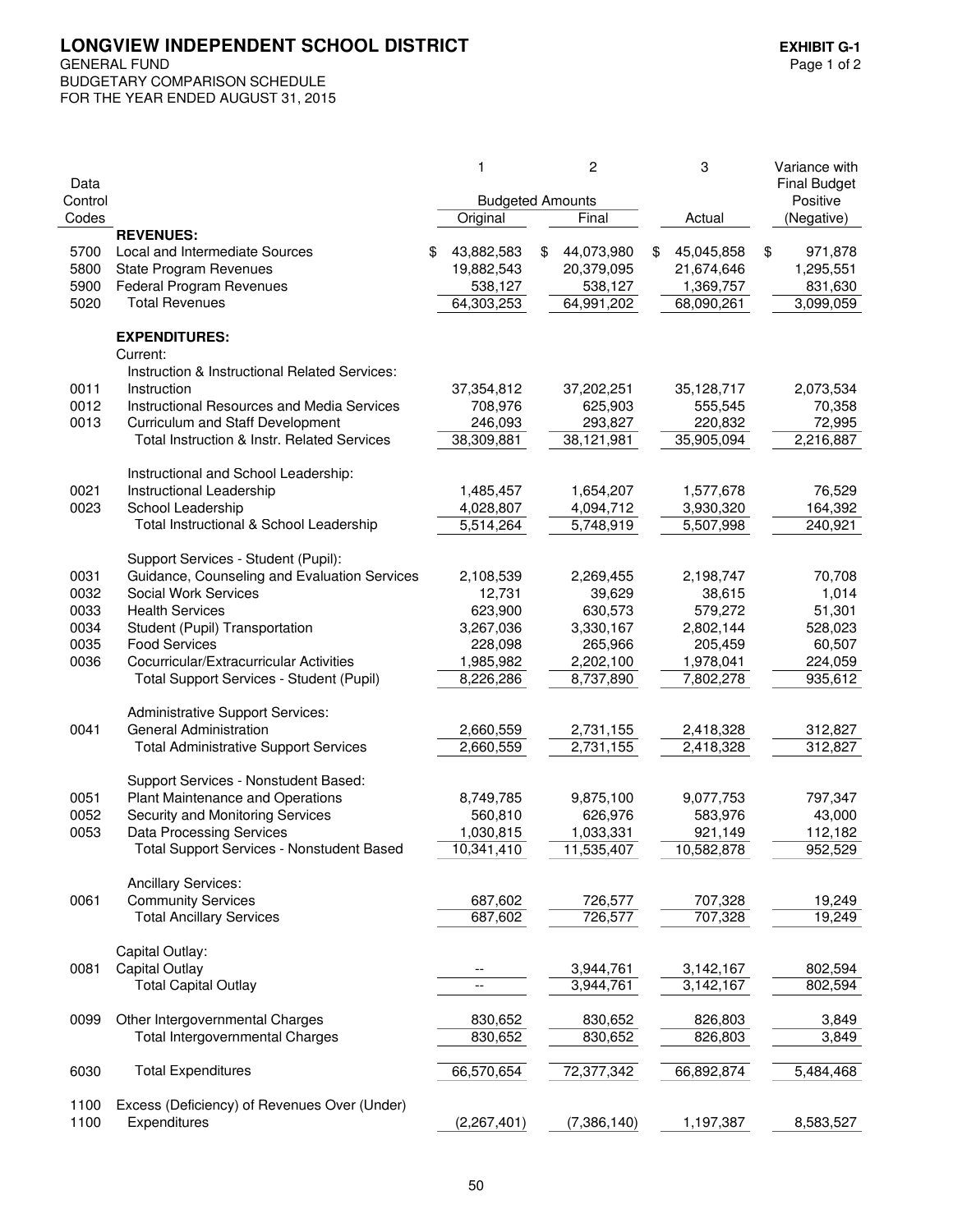## LONGVIEW INDEPENDENT SCHOOL DISTRICT<br>GENERAL FUND<br>Page 2 of 2 **GENERAL FUND** BUDGETARY COMPARISON SCHEDULE

FOR THE YEAR ENDED AUGUST 31, 2015

|         |                                          |                         | 2           | 3          |     | Variance with       |
|---------|------------------------------------------|-------------------------|-------------|------------|-----|---------------------|
| Data    |                                          |                         |             |            |     | <b>Final Budget</b> |
| Control |                                          | <b>Budgeted Amounts</b> |             |            |     | Positive            |
| Codes   |                                          | Original                | Final       | Actual     |     | (Negative)          |
|         | Other Financing Sources (Uses):          |                         |             |            |     |                     |
| 8949    | Other Uses                               |                         |             | (324,280)  |     | (324, 280)          |
| 7080    | Total Other Financing Sources and (Uses) |                         | --          | (324,280)  |     | (324, 280)          |
| 1200    | Net Change in Fund Balance               | (2,267,401)             | (7,386,140) | 873.107    |     | 8,259,247           |
| 0100    | Fund Balance - Beginning                 | 54,703,453              | 54,703,453  | 54,703,453 |     | $- -$               |
| 3000    | Fund Balance - Ending                    | \$<br>52,436,052        | 47,317,313  | 55,576,560 | \$. | 8,259,247           |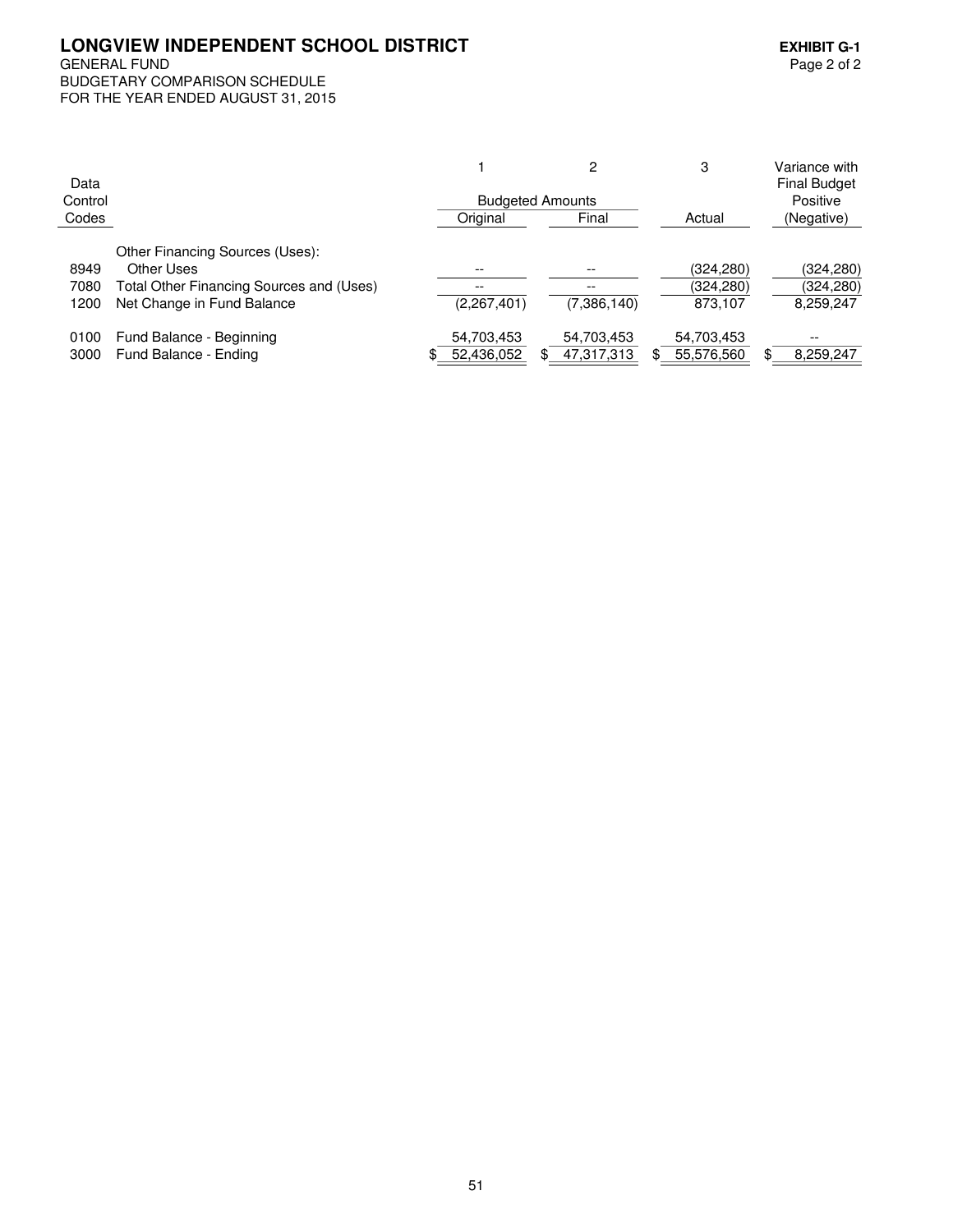## LONGVIEW INDEPENDENT SCHOOL DISTRICT EXHIBIT J-2

## NATIONAL SCHOOL BREAKFAST AND LUNCH PROGRAM BUDGETARY COMPARISON SCHEDULE FOR THE YEAR ENDED AUGUST 31, 2015

|         |                                              |    |                         |    | 2         |          | 3         | Variance with       |
|---------|----------------------------------------------|----|-------------------------|----|-----------|----------|-----------|---------------------|
| Data    |                                              |    |                         |    |           |          |           | <b>Final Budget</b> |
| Control |                                              |    | <b>Budgeted Amounts</b> |    |           | Positive |           |                     |
| Codes   |                                              |    | Original                |    | Final     |          | Actual    | (Negative)          |
|         | <b>REVENUES:</b>                             |    |                         |    |           |          |           |                     |
| 5700    | Local and Intermediate Sources               | \$ | 990,521                 | \$ | 990,521   | \$       | 754,099   | \$<br>(236, 422)    |
| 5800    | <b>State Program Revenues</b>                |    | 25,000                  |    | 51,623    |          | 47,635    | (3,988)             |
| 5900    | Federal Program Revenues                     |    | 3,397,839               |    | 3,437,839 |          | 3,592,026 | 154,187             |
| 5020    | <b>Total Revenues</b>                        |    | 4,413,360               |    | 4,479,983 |          | 4,393,760 | (86, 223)           |
|         | <b>EXPENDITURES:</b>                         |    |                         |    |           |          |           |                     |
|         | Current:                                     |    |                         |    |           |          |           |                     |
|         | Support Services - Student (Pupil):          |    |                         |    |           |          |           |                     |
| 0035    | <b>Food Services</b>                         |    | 4,413,360               |    | 4,754,983 |          | 4,449,413 | 305,570             |
|         | Total Support Services - Student (Pupil)     |    | 4,413,360               |    | 4,754,983 |          | 4,449,413 | 305,570             |
| 6030    | <b>Total Expenditures</b>                    |    | 4,413,360               |    | 4,754,983 |          | 4,449,413 | 305,570             |
|         |                                              |    |                         |    |           |          |           |                     |
| 1100    | Excess (Deficiency) of Revenues Over (Under) |    |                         |    |           |          |           |                     |
| 1100    | Expenditures                                 |    |                         |    | (275,000) |          | (55, 653) | 219,347             |
| 1200    | Net Change in Fund Balance                   |    |                         |    | (275,000) |          | (55, 653) | 219,347             |
| 0100    | Fund Balance - Beginning                     |    | 1,623,549               |    | 1,623,549 |          | 1,623,549 |                     |
| 3000    | Fund Balance - Ending                        | S. | 1,623,549               | \$ | ,348,549  | \$       | 1,567,896 | \$<br>219,347       |